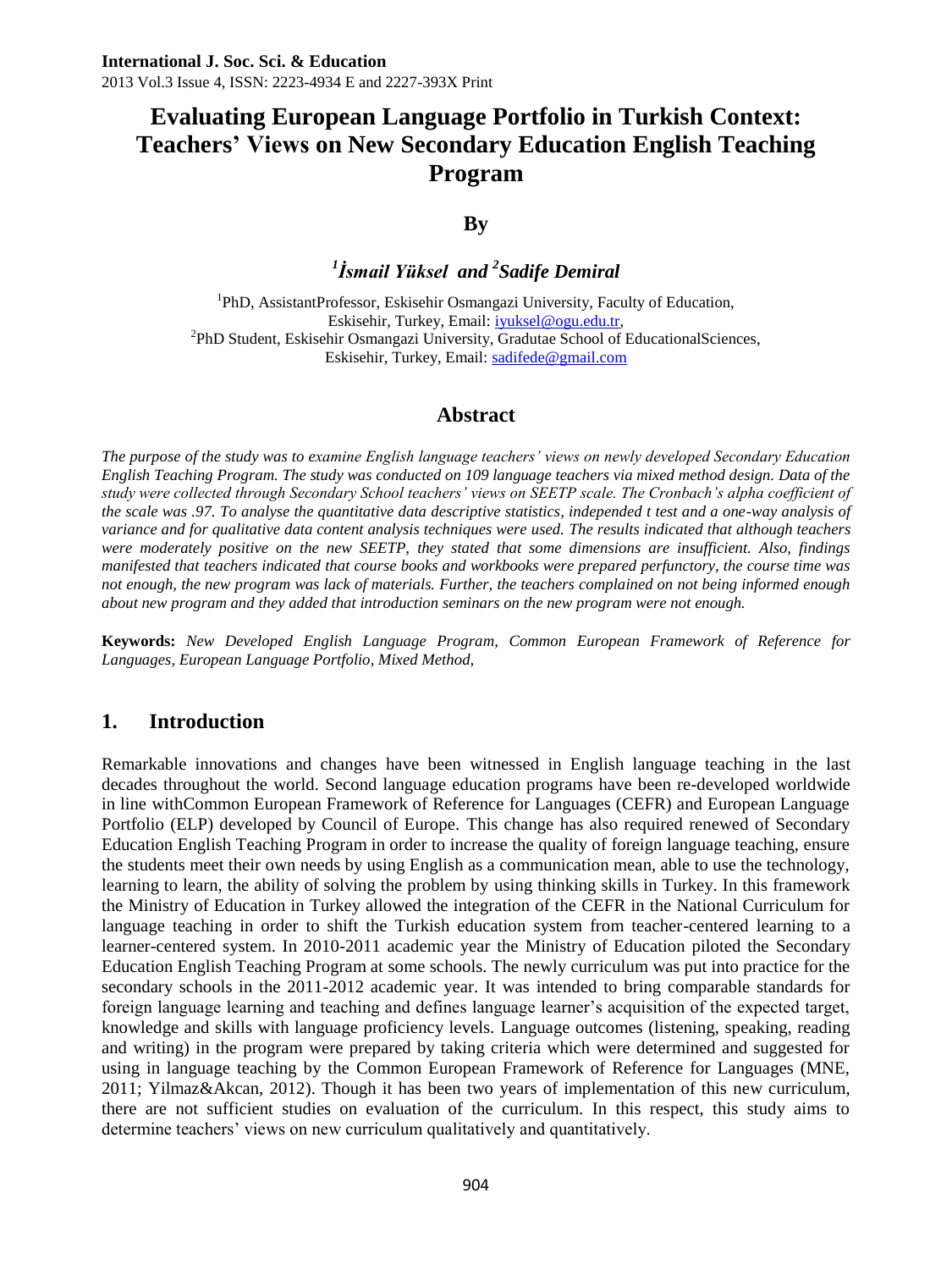The Common European Framework (CEF) has its origin in over 40 years of work on modern languages in various projects of the Council of Europe (COE).The Common European Framework provides a common basis for the elaboration of language syllabuses, curriculum guidelines, examinations, textbooks, etc. across Europe (Clauet, 2010). It describes what language learners have to learn to do in order to use a language for communication and what knowledge and skills they have to develop so as to be able to act effectively. The description also covers the cultural context in which language is set. The Framework also defines levels of proficiency which allow learners' progress to be measured at each stage of learning and on a life-long basic(Majhanovich, Taylor, Smith & Crowley, 2011).The CEFR describes L2 proficiency as the ability to use the language across five activities (listening, reading, writing, spoken interaction, and spoken production) at six levels: A1 (breakthrough) and A2 (waystage) - basic user, B1 (threshold) and B2 (vantage) - independent user and C1 (effective operational proficiency) and C2 (mastery) - proficient user (Council of Europe, 2001; Jones & Saville, 2009).

The European Language Portfolio is defined as an organized collection of documents that individual learners can assemble over a period of time and systematically present a record of their qualifications, achievements and experiences in language learning, together with samples of their work (Gonzales, 2009). ELP focuses on developing a consistent and coherent tool that has learner-centered approach, transparency and flexibility (CMEC, 2010). The Council of Europe conceived the ELP as a means of mediating the CEFR's action-oriented approach to learners and enabling them to steer and control their own learning (Council of Ministers of Education, 2010; Little, 2011).

Faez and et al. (2011) conducted a qualitative and quantitative study about teachers' views of CEFR and according to their findings teachers' perceptions have been positive toward CEFR-informed instruction for second language classrooms in Ontario. They commented on the power and influence of "Can Do" statements in the promoting student confidence and motivation as well as increasing students' awareness of their ability. Demirel and İşisağ (2010) have emphasized the effectiveness of speaking skills program based on CEFR compared with traditional speaking skills program. Also, Karababa and Süzer (2010) have found in their study that teachers need to be consulted on various issues such as course book selection, material development and adaptation of descriptors. In addition, Üstünlüoğlu and et al. (2012) described the process of developing a new teaching program, taking CEF into consideration, at the Preparatory Program at the School of Foreign Languages and evaluated the effectiveness of the program in their study. In their findings, a significant relationship between students' proficiency scores and perception of their own competencies and a significant difference in perception of their own competence in terms of levels at the preparatory program took place.

A teacher as human resource can be a powerful instrument through which opinions about an implemented program can be increased, so further exploration can be undertake about Secondary Education English Teaching Program by taking teachers' view about the program. This study will explore the view of the secondary school teachers about newly implemented Secondary Education English Teaching Program.

For the development of the changes at the Secondary Education English Teaching Program at the desired level, it is necessary to teachers who are the implementers of the program to adopt these changes and be informed about these changes at an adequate level. This research has been accepted as important in order to determine the views of the teachers by comparing the newly implemented Secondary Education English Teaching Program implemented in 2011-2012 academic year with the previous program.

The aim of this study is to determine the opinions, expectations and suggestions of the secondary school teachers on the recently developed Secondary Education English Teaching Program. Within this framework the study investigates these questions;

1. What are the secondary school teachers' views on Secondary Education English Teaching Program?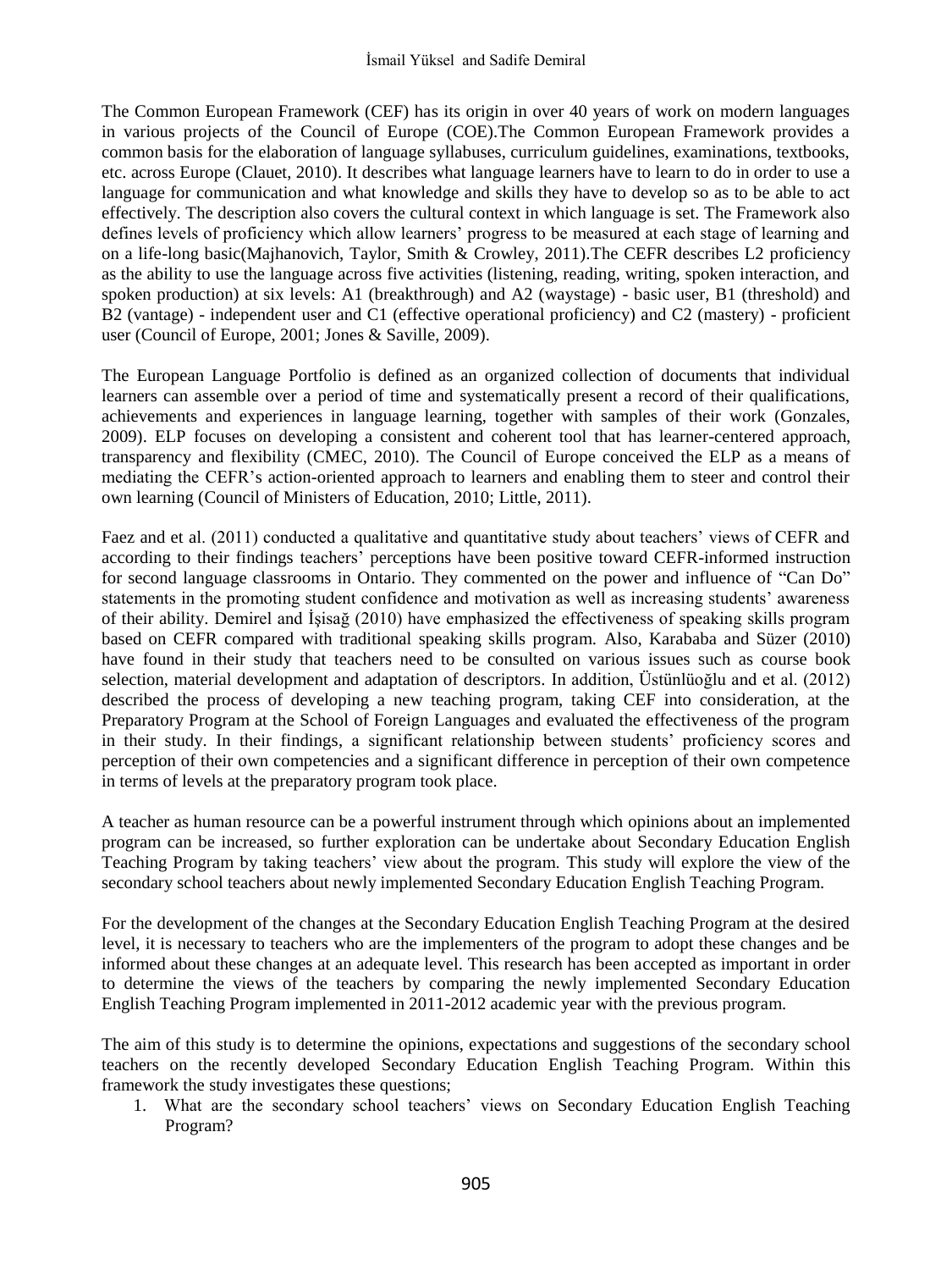- 2. Do secondary school teachers' genders make difference in their views on the teaching learning process, activities and evaluation of 2011 SEETP?
- 3. Do secondary school teachers' teaching experiences make difference in their views on the teaching learning process, activities and evaluation of 2011 SEETP
- 4. Do secondary school teachers' teaching experiences make difference in their views on the teaching learning process, activities and evaluation of 2011 SEETP?
- 5. Do secondary school teachers' types of school make difference in their views on the teaching learning process, activities and evaluation of 2011 SEETP?
- 6. Do secondary school teachers' levels of knowledge about program make difference in their views on the teaching learning process, activities and evaluation of 2011 SEETP?
- 7. Does secondary school teachers' participation in seminars make difference in their views on the teaching learning process, activities and evaluation of 2011 SEETP?
- 8. What other opinions do the teachers report on 2011 SEETP?

## **2. Methodology**

The study employs explanatory sequential mixed method design. In this type of research design both qualitative and quantitative data were collected and analysed. In mixed methods researchers are better able to gather and analyse considerably more and different kinds of data than they would be able to using just one approach (Fraenkel and et al.2012). In explanatory sequential mixed method researcher collects first quantitative data and then collects qualitative data to help explain or elaborate the quantitative results. In this study first teachers' view on new Secondary Education English Teaching Program were collected through a survey and then their response to open ended question was analysed.

#### *Participants*

The participants of the study consisted of 109 English language teachers working for public secondary schools in both Odunpazarı and Tepebaşı municipality boundary of Eskişehir in Turkey in 2012-2013 academic-year. The Table 1 shows the background of participants.

| <b>Characteristic</b>      |                   |             |                |              |               |
|----------------------------|-------------------|-------------|----------------|--------------|---------------|
| Gender                     | Male              | Female      |                |              |               |
|                            | 37 (33%)          | 72 (66%)    |                |              |               |
| <b>Teaching Experience</b> | $0-5$ year        | $6-10$ year | $11-15$ year   | $16-19$ year | $20-$<br>year |
|                            | 3(2%)             | 32 (29%)    | 32 (29%)       | 16(14%)      | 26 (23%)      |
| Type of school             | Science-Anatolian | General     | Vocational     |              |               |
|                            | 57 (49 %)         | 17 (15 %)   | 38 (34 %)      |              |               |
| Level of knowledge         | inadequate        | moderately  | quite adequate | adequate     |               |
| about                      |                   | adequate    |                |              |               |
| program                    | 3(2%)             | 40 (36%)    | 33 (30%)       | 33 (30%)     |               |

#### **Table 1.Background of Participants (N=109)**

As it is seen in Table 1, 33% (37) of the teachers are male and 66% (72) of the teachers are female. Considered teachers' experience as English language teachers, 2% (3)of the teachers are experienced between 0-5 years, 29% (32) of the teachers are experienced between 6-10 and 11-15 years, 14% (16) of the teachers are experienced 16-19 years and 23% (26) of the teachers are experienced 20 years and over. Most of the teachers work at science and anatolian high schools (49%), 34% (38) of the teachers work at vocational high schools and 15% (17) of the teachers work at general high schools. Also, 2% (3) of the teachers have inadequate knowledge about the new program, 36% (40) of the teachers have moderately adequate knowledge and 30% (33) of the teachers have quite adequate knowledge and adequate knowledge.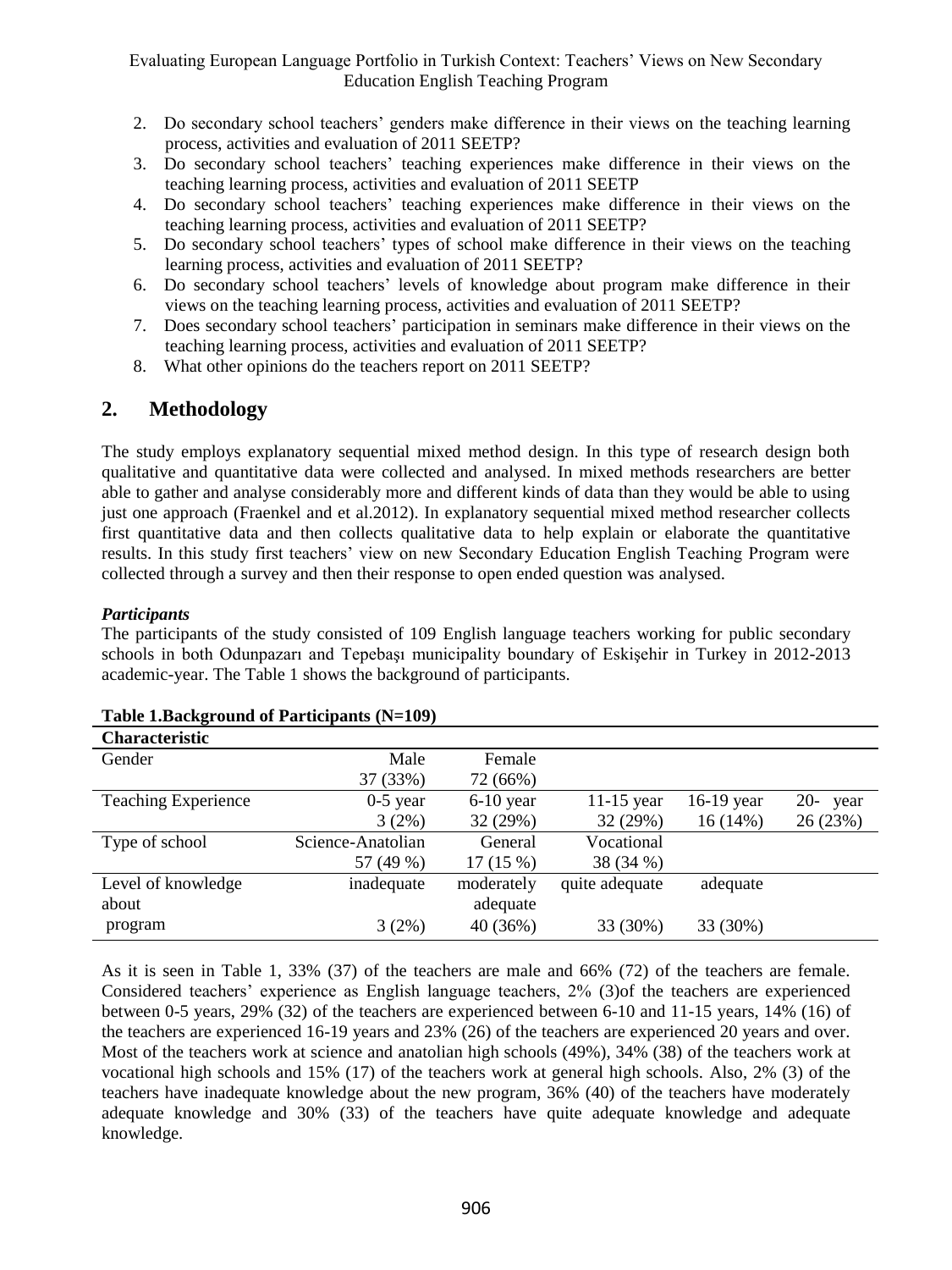#### *Research Instrument*

In this study, to collect the data Secondary School Teachers' Views on New SEETP scale was administered. The scale was developed by Demirlier (2010) to collect teachers' view on newly developed English Teaching Curriculum. It consisted of three parts. The first part was about teachers' personal information. The second part aimed to collect data related to secondary school teachers' opinions on content of the curriculum, activities in the curriculum, the teaching learning process and evaluation of 2011 SEETP. In the third part, the questionnaire included open ended part for the participants to state their extra opinions about the content of the curriculum, activities in the curriculum, the teaching learning process and evaluation. This five point likert scale consisted of 32 items. The total score of for the scale was 160, the average score was 96 and the minimum score was 32. The Cronbach's alpha coefficient of the original scale was .93. In this study it was .97.The Cronbach's alpha of the subscales were also calculated and the Cronbach's alpha for teaching –learning subscale was .95, it was .94 for activities subscale and it was .91 for evaluation subscale.

#### *Data Collection and Analysis Techniques*

The data were collected from 109 English language teachers working for public secondary schools in both Odunpazarı and Tepebaşı municipality boundary of Eskişehirin Turkey in 2012-2013 academic year. The data of the study were analysed via descriptive statistics (frequencies, means, standard deviation), t test and one way analysis of variance (ANOVA) techniques. In order to interpret average values in the scale a standard range was developed.

| $1.00 - 1.80$ | - Strongly disagree, |
|---------------|----------------------|
| $1.81 - 2.60$ | - Disagree,          |
| $2.61 - 3.40$ | - Undecided,         |
| $3.41 - 4.20$ | - Agree,             |
| $4.21 - 5.00$ | - Strongly agree.    |
|               |                      |

All the personal opinions of the teachers were filtered and categorized. Content analyse technique was used to analyse teachers' responses to the open ended question.

### **3. Results**

In the study, firstly teachers' views on teaching- learning process, activities and evaluation dimensions of the SEETP were descriptively analysed. The results of teachers' view on teaching-learning process were shown in Table2.

| <b>Items</b>                                                                                | N   | М    | <b>SD</b> |
|---------------------------------------------------------------------------------------------|-----|------|-----------|
| 1. It has increased the students' interests in the English course                           | 109 | 2.89 | 1,08      |
| 2. In class performance of students has been increased                                      | 109 | 3,12 | .99       |
| 3. It has been developed by taking into account the age of the students                     | 109 | 2,94 | 1,09      |
| 4. It has been prepared by taking account the topics appealing to students' interest        | 109 | 2,92 | 1,18      |
| 5. Teaching of grammar is not the primary aim                                               | 109 | 3.47 | 1,19      |
| 6. The active use of speaking skills is aimed                                               | 109 | 3.43 | 1,05      |
| 7. The active use of listening skills is aimed.                                             | 109 | 3,27 | 1,11      |
| 8. The active use of reading skills is aimed.                                               | 109 | 3.34 | .97       |
| 9. The active use of writing skills is aimed                                                | 109 | 3.17 | 1.04      |
| 10. The students are in the center of teaching-learning process                             | 109 | 3,27 | 1,00      |
| 11. The teaching-learning process has been based on an active process                       | 109 | 3.31 | 1,01      |
| 12. The learning styles of the students have the priority                                   | 109 | 2.94 | 1,03      |
| 13. In the newly developed English program social interaction and interpersonal information | 109 | 3,15 | 1,08      |
| exchange have the priority                                                                  |     |      |           |
| Total                                                                                       | 109 |      |           |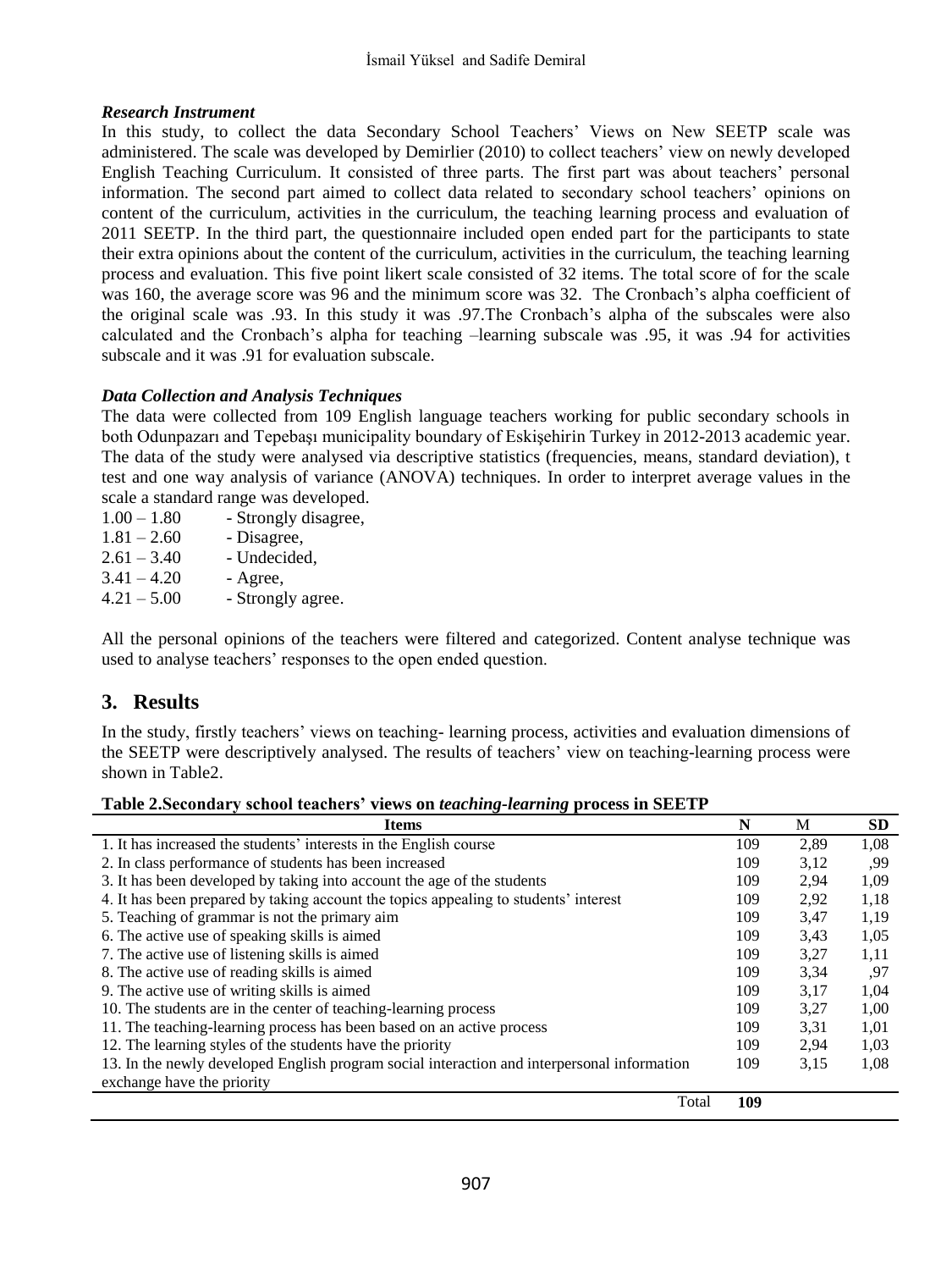As seen on the Table 2 above teachers believe that teaching of grammar is not the primary aim (M=3.47,  $SD=1.19$ ) and the active use of speaking skills is aimed  $(M=3.43, SD=1.05)$  which reveals that the students are given more opportunities to practice English instead of memorizing grammar rulers.

On the other hand, the teachers have moderately positive opinions on the active use of listening  $(M=3.27,$ SD=1.11), reading  $(M=3.34, SD= .97)$  and writing  $(M=3.17, SD=1.04)$  skills showing that teachers slightly agree on listening, reading and writing skills in the new program.However, the teachers stated some negative opinions on the teaching-learning process of the new program. They believe that it has not increased the students' interests in the English course (M=2.89, SD=1.08), it has not been prepared by taking account the topics appealing to students' interest  $(M=2.92, SD=1.18)$  and the learning styles of the students do not have the priority  $(M=2.94, SD=1.09)$  revealing that the participants do not find the new program effective in terms of learners' interests.

Descriptive analyses of teachers' views on activities of the SEETP were shown in Table3.

|  | Table3. Secondary school teachers' views on <i>activities</i> in the SEETP |
|--|----------------------------------------------------------------------------|
|--|----------------------------------------------------------------------------|

| <b>Items</b>                                                                     | N   | M    | <b>SD</b> |
|----------------------------------------------------------------------------------|-----|------|-----------|
| 14. It includes activities that encourage students to speak English              | 109 | 3,13 | 1,09      |
| 15. The activities have been developed to appeal to students' interest           | 109 | 3,00 | 1,08      |
| 16. The active participation of students is provided                             | 109 | 3,06 | 1,03      |
| 17. The activities have been developed by taking into account the individual     | 109 | 2,94 | 1,02      |
| learning styles                                                                  |     |      |           |
| 18. The program includes activities designed to improve social interaction       | 109 | 3,21 | 1,03      |
| 19. The program includes activities which enable students to use prediction and  | 109 | 3,07 | 1,07      |
| conclusion skills                                                                |     |      |           |
| 20. The activities have been developed to improve students' autonomy             | 109 | 3,07 | ,95       |
| 21. The activities have been prepared in relation to students' learning needs.   | 109 | 2,93 | 1,01      |
| 22. The activities have been developed to provide using critical thinking skills | 109 | 2,87 | 1,01      |
| 23. The activities have been developed to improve students' problem solving      | 109 | 2,78 | ,99       |
| skills                                                                           |     |      |           |
| Total                                                                            | 109 |      |           |

As Table 3 reveals the teachers have moderately positive opinions on the active participation of students  $(M=3.06, SD=1.03)$ , encouraging students to speak English  $(M=3.13, SD=1.09)$  and improving students' autonomy  $(M=3.07, SD= .95)$  which shows that teachers think that the activities do not give enough chance for students of being active in the class and learners' autonomy is not highly promoted. On the contrary, the teachers also stated some negative opinions on the activities of the new program. They believe that the activities have not been developed to improve students' problem solving skills (M=2.78,  $SD = .99$ ) and provide using critical thinking skills  $(M=2.87, SD=1.01)$  showing that they find the activities as not enough to develop students' critical thinking.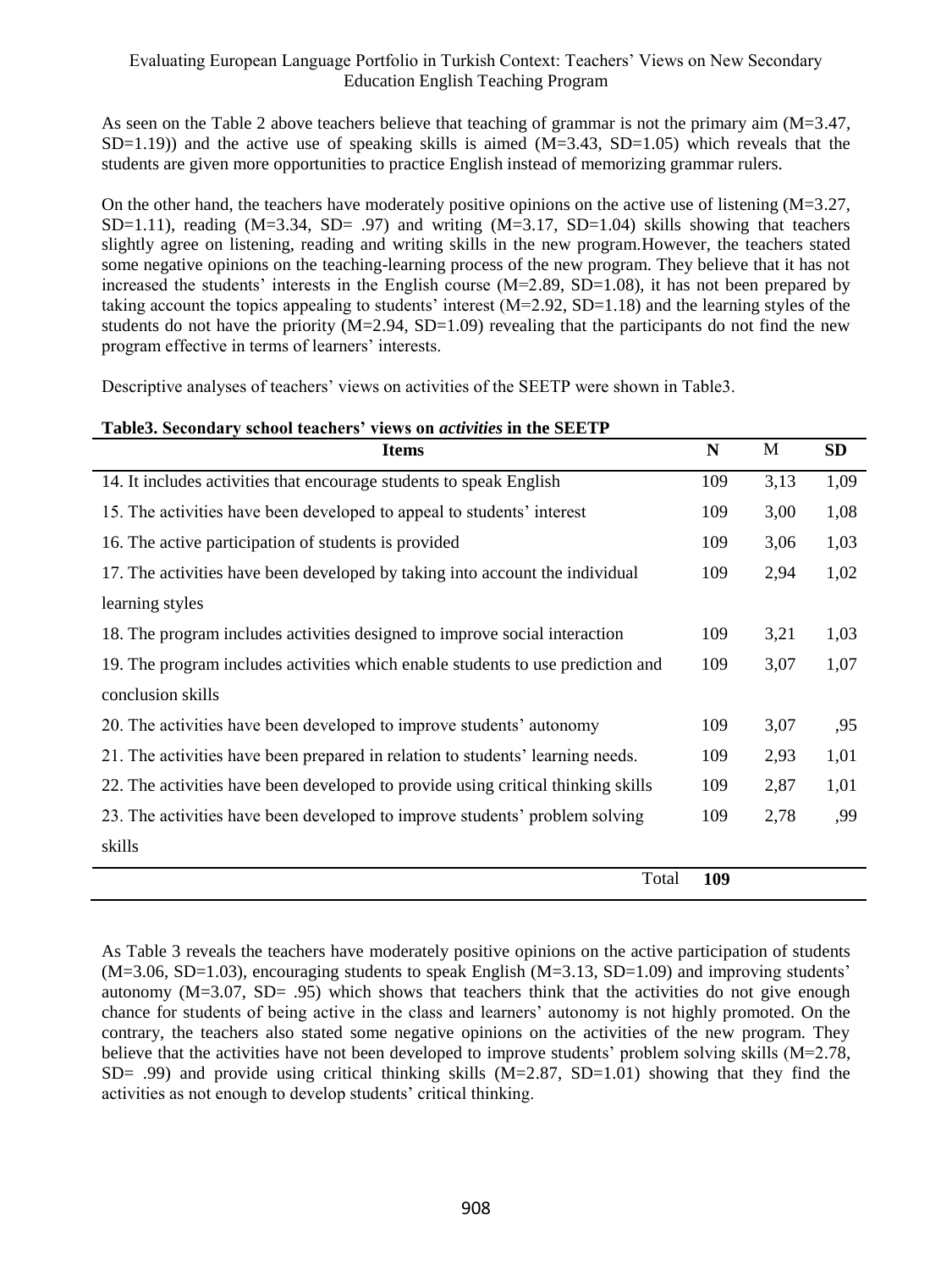Descriptive analyses of teachers' views on evaluation process of the SEETP were shown in Table4. **Table 4.Secondary school teachers' views on evaluation process in SEETP**

| <b>Items</b>                                                                        | N   | M    | <b>SD</b> |
|-------------------------------------------------------------------------------------|-----|------|-----------|
| 24. It has been based on the evaluation of the students' learning process           | 109 | 3,17 | ,98       |
| 25. The techniques methods and measurement tools used for evaluating the student    | 109 | 3.22 | 1,05      |
| are in variety                                                                      |     |      |           |
| 26. The technique methods and measurement tools are sufficient for evaluating the   | 109 | 3,04 | 1,06      |
| students' success                                                                   |     |      |           |
| 27. Students can make decisions on their studies and development                    | 109 | 2.93 | 1,03      |
| 28. Students can make decisions on their peers' studies and development             | 109 | 2,87 | 1,01      |
| 29. Especially in group activities, students can make decisions not only themselves | 109 | 2.92 | .95       |
| but also on their peers' studies and development                                    |     |      |           |
| 30. The program includes performance task and projects                              | 109 | 3,42 | 1.03      |
| 31. The portfolios are useful to follow the general success of the students and     | 109 | 3,17 | 1,04      |
| determine their attitudes towards the course                                        |     |      |           |
| 32. It takes time to use measurement and evaluation techniques, methods and         | 109 | 3,30 | 1.05      |
| measurement tools                                                                   |     |      |           |
| Total                                                                               | 109 |      |           |

As seen above the teachers have positive opinion on evaluation process of the new program. They believe that the program includes performance task and project  $(M=3.42, SD=1.03)$  showing that they find performance task and project in the program sufficient.Also, they think that it does not take tame to use measurement and evaluation techniques, methods and measurement tools (M=3.30, SD=1.05) indicating that they think positively on evaluation techniques and methods. Besides the teachers believe that the new program has been based on the evaluation of the students' learning process  $(M=3.17, SD=1.04)$  which shows that evaluation of students' learning process has been found sufficient by the teachers.However, the teachers stated some negative opinions on evaluation process of the new program. They do not believe that students can make decisions on their studies and development (M=2.93, SD=1.03) make decisions on their peers' studies and development  $(M=2.87, SD=1.01)$  and can make decisions not only themselves but also on their peers' studies and development especially in group activities (M=2.92, SD= .95) revealing that they think negatively on students' making decisions on their and peer' studies.

The second concern of the study was to compare teachers' views on activities in the curriculum, the teaching learning process and evaluation of 2011 SEETP according to gender, teaching experience, type of school, level of knowledge about program and participation in seminars.

The test results whether their genders make difference in their views on activities in the curriculum, the teaching learning process and evaluation of 2011 SEETP were shown on Table 5.

| teaching learning process and evaluation of 2011 SEETP in relation to gender. |        |     |      |           |     |     |      |  |
|-------------------------------------------------------------------------------|--------|-----|------|-----------|-----|-----|------|--|
| <b>Subscales</b>                                                              | Gender | N   | М    | <b>SD</b> | df  |     |      |  |
| <b>Teaching-learning</b>                                                      | Female | 72  | 3,20 | .76       | 107 | .58 | ,559 |  |
| process                                                                       | Male   | 37  | 3,10 | .97       |     |     |      |  |
| <b>Activities in the</b>                                                      | Female | 72  | 3,04 | .79       | 107 | .58 | .560 |  |
| curriculum                                                                    | Male   | 37  | 2,94 | .95       |     |     |      |  |
| <b>Evaluation</b>                                                             | Female | 72  | 3,10 | .74       | 107 | .15 | .881 |  |
|                                                                               | Male   | 32  | 3,13 | .89       |     |     |      |  |
| <b>General</b>                                                                | Female | 32  | 3,12 | .71       | 107 | .40 | .683 |  |
|                                                                               | Male   | 72  | 3,06 | ,90       |     |     |      |  |
| Total                                                                         |        | 109 |      |           |     |     |      |  |

**Table 5.Difference between secondary school teachers' opinions on activities in the curriculum, the teaching learning process and evaluation of 2011 SEETP in relation to gender.**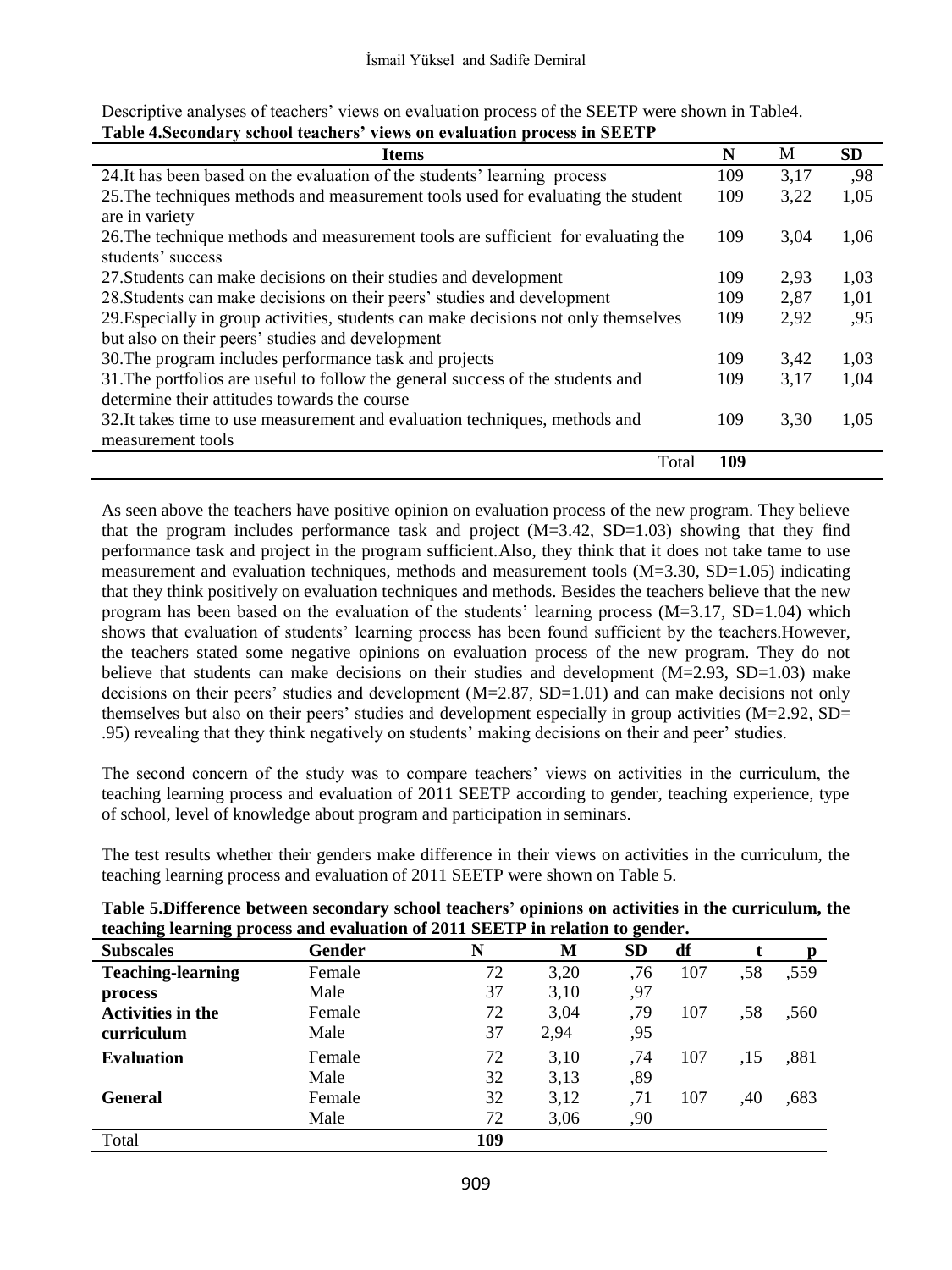An independent samples t-test was conducted to compare the teaching-learning process, activities and evaluation subscale scores for males and females. There was no significant difference in teachinglearning scores for males (M=3.10, SD= .97) and females (M=3.20, SD= .76). There was no significant difference in activities scores for males ( $M=2.94$ ,  $SD= .95$ ) and females ( $M=3.04$ ,  $SD= .79$ ). Also, there was no significant difference in evaluation scores for males (M=3.13, SD= .89) and females (M=3.10, SD= .74). Thus, it can be said that, both female and male participant teachers have approximately the same opinions on the new SEETP.

A one-way analysis of variance was conducted to explore the impact of teaching experience on participants views on teaching-learning process, activities and evaluation of 2011 SEETP. The test results were shown in Table6.

| <b>Subscales</b>     | <b>Teaching</b><br>experience | ${\bf N}$      | $\mathbf M$ | SD   |                       | Sum of<br><b>Squares</b> | df             | Mean<br>Squar<br>$\mathbf e$ | $\mathbf F$ | ${\bf P}$ |
|----------------------|-------------------------------|----------------|-------------|------|-----------------------|--------------------------|----------------|------------------------------|-------------|-----------|
|                      | $0 - 5$                       | $\mathfrak{Z}$ | 3,54        | ,46  | <b>Between Groups</b> | 2,181                    | $\overline{4}$ | ,545                         | .763        | .552      |
| <b>Teaching-</b>     | $6 - 10$                      | 32             | 2,97        | .85  | Within Groups         | 74,353                   | 104            | ,715                         |             |           |
| learning             | $11 - 15$                     | 32             | 3,25        | .83  | Total                 | 76,534                   | 108            |                              |             |           |
| process              | $16-19$                       | 16             | 3,14        | 1,05 |                       |                          |                |                              |             |           |
|                      | $20 -$                        | 26             | 3,27        | ,72  |                       |                          |                |                              |             |           |
| <b>Total</b>         |                               | 109            | 3,16        | ,84  |                       |                          |                |                              |             |           |
|                      | $0 - 5$                       | $\overline{3}$ | 3,00        | .96  | <b>Between Groups</b> | 1,298                    | $\overline{4}$ | ,325                         | ,437        | .782      |
| <b>Activities in</b> | $6 - 10$                      | 32             | 2,86        | .88  | Within Groups         | 77,256                   | 104            | ,743                         |             |           |
| the                  | $11 - 15$                     | 32             | 3,10        | .96  | Total                 | 78,554                   | 108            |                              |             |           |
| curriculum           | $16-19$                       | 16             | 2,92        | .78  |                       |                          |                |                              |             |           |
|                      | $20 -$                        | 26             | 3,10        | ,72  |                       |                          |                |                              |             |           |
| <b>Total</b>         |                               | 109            | 3,00        | ,85  |                       |                          |                |                              |             |           |
|                      | $0 - 5$                       | $\mathfrak{Z}$ | 3,03        | ,56  | <b>Between Groups</b> | 2,328                    | $\overline{4}$ | ,582                         | ,929        | ,450      |
|                      | $6 - 10$                      | 32             | 2,93        | ,80  | Within Groups         | 65,168                   | 104            | ,627                         |             |           |
| <b>Evaluation</b>    | $11 - 15$                     | 32             | 3,20        | ,85  | Total                 | 67,496                   | 108            |                              |             |           |
|                      | 16-19                         | 16             | 3,03        | ,89  |                       |                          |                |                              |             |           |
|                      | $20 -$                        | 26             | 3,29        | .63  |                       |                          |                |                              |             |           |
| <b>Total</b>         |                               | 109            | 3,11        | ,79  |                       |                          |                |                              |             |           |
|                      | $0 - 5$                       | $\overline{3}$ | 3,22        | ,62  | <b>Between Groups</b> | 1,737                    | $\overline{4}$ | ,434                         | ,709        | .587      |
|                      | $6 - 10$                      | 32             | 2,93        | ,80  | Within Groups         | 63,644                   | 104            | ,612                         |             |           |
| <b>General</b>       | $11 - 15$                     | 32             | 3,19        | ,83  | Total                 | 65,380                   | 108            |                              |             |           |
|                      | 16-19                         | 16             | 3,04        | ,88  |                       |                          |                |                              |             |           |
|                      | $20 -$                        | 26             | 3,23        | ,61  |                       |                          |                |                              |             |           |
| <b>Total</b>         |                               | 109            | 3,10        | ,77  |                       |                          |                |                              |             |           |

| Table 6. Range of secondary school teachers' opinions on activities in the curriculum, the teaching |  |  |
|-----------------------------------------------------------------------------------------------------|--|--|
| learning process and evaluation of                                                                  |  |  |

p< 0,05

As seen on Table 6 according to participants' views teachers who have teaching experience between 0-5 years have more positive attitude to teaching-learning experience subscale. Teachers having 11-15 and 20 or more years teaching experience have more positive attitude to activities subscale. Besides, teachers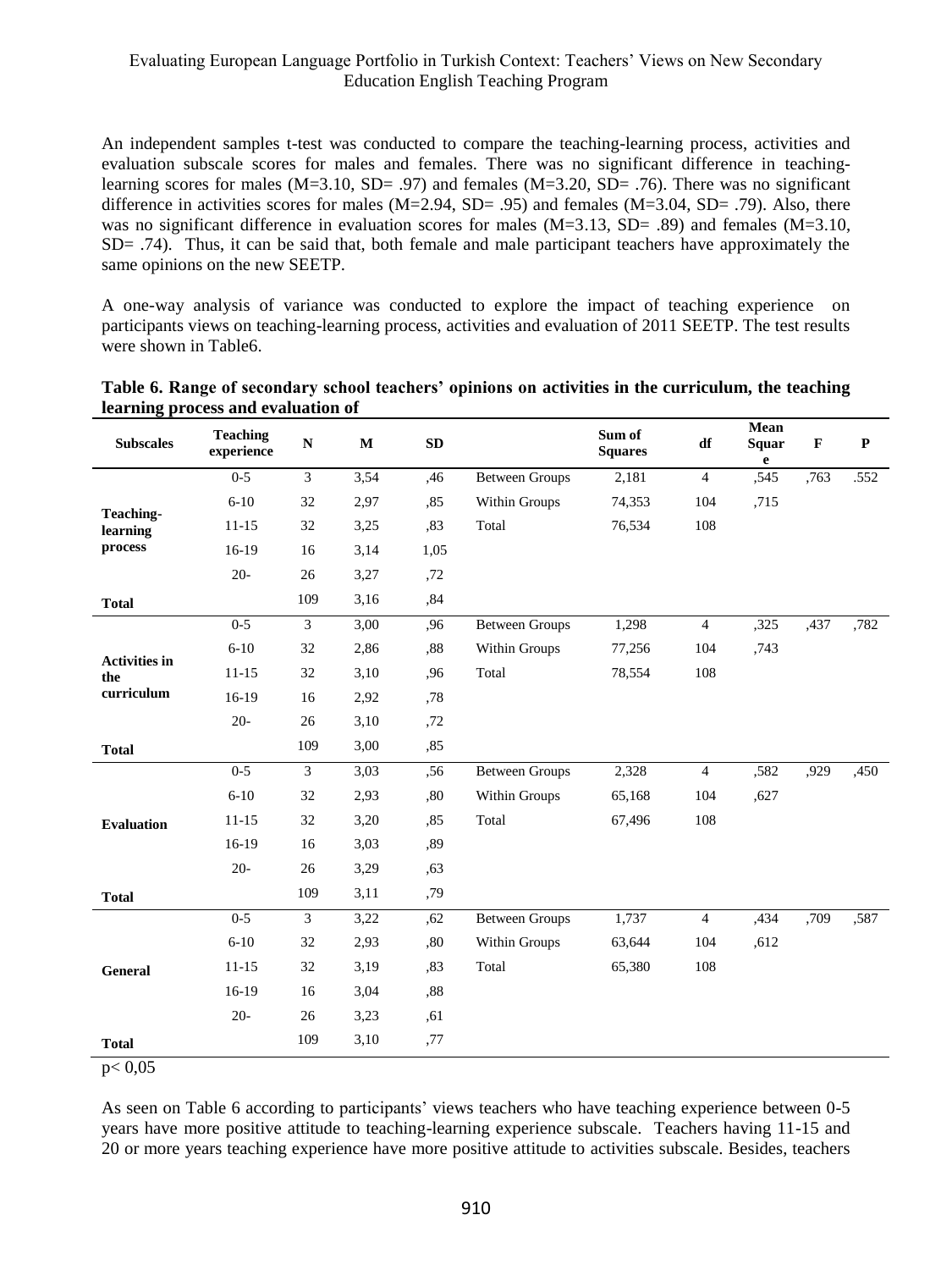having 20 or more years teaching experience have more positive attitude to evaluation subscale. A oneway between groups analysis of variance was conducted to explore the impact of teaching experience on teaching-learning process, activities and evaluation subscales. There was not statistically significant difference at the p<0,05 level in teaching-learning process ( $F_{(4-104)}$ = ,76, p. = ,55), activities ( $F_{(4-104)}$ = ,43,  $p=$ ,78), evaluation ( $F_{(4-104)}=$ ,92,  $p=$ ,45) for the teaching experience. Post-hoc comparisons using the Tukey HSD test indicated that each group did not differ significantly from each other.

A one-way analysis of variance was conducted to compare the teaching-learning process, activities and evaluation of 2011 SEETP according to type of school. The test results were shown in Table7.

| <b>Subscales</b>     | <b>Type of school</b> | ${\bf N}$ | $\bf M$     | Sd  |                         | Sum of<br>Squares | df             | Mean<br>Square | F     | $\mathbf P$ |
|----------------------|-----------------------|-----------|-------------|-----|-------------------------|-------------------|----------------|----------------|-------|-------------|
|                      | Science and Anatolian | 54        | 3,09        | .84 | <b>Between Groups</b>   | 1,720             | $\overline{2}$ | .860           | 1,218 | ,300        |
|                      | General high school   | 17        | 3,45        | .76 | Within Groups           | 74,814            | 106            | ,706           |       |             |
| Teaching-<br>earning | Vocational and        | 38        |             |     | Total                   |                   | 108            |                |       |             |
|                      | technique             |           | 3,14        | .85 |                         | 76,534            |                |                |       |             |
|                      | Total                 | 109       | 3,16        | ,84 |                         |                   |                |                |       |             |
|                      | Science and Anatolian | 54        | 2,96        | ,87 | <b>Between Groups</b>   | ,557              | $\overline{2}$ | ,278           | .378  | .686        |
|                      | General high school   | 17        | 3,17        | .80 | Within Groups<br>77,997 |                   | 106            | ,736           |       |             |
| <b>Activities</b>    | Vocational and        |           |             |     | Total                   |                   |                |                |       |             |
|                      | technique             | 38        | 2,99<br>,86 |     | 78,554                  | 108               |                |                |       |             |
|                      | Total                 | 109       | 3,00        | .85 |                         |                   |                |                |       |             |
|                      | Science and Anatolian | 54        | 3,11        | ,77 | <b>Between Groups</b>   | .692              | 2              | ,346           | .549  | .579        |
|                      | General high school   | 17        | 3,28        | ,69 | Within Groups           | 66,805            | 106            | .630           |       |             |
| <b>Evaluatio</b>     | Vocational and        |           |             |     |                         |                   |                |                |       |             |
| $\mathbf n$          | technique             | 38        | 3,04        | .86 | Total                   | 67,496            | 108            |                |       |             |
|                      | Total                 | 109       | 3,11        | ,79 |                         |                   |                |                |       |             |
|                      | Science and Anatolian | 54        | 3,05        | ,77 | <b>Between Groups</b>   | .942              | $\overline{c}$ | ,471           | ,775  | ,463        |
|                      | General high school   | 17        | 3,32        | ,69 | Within Groups           | 64,438            | 106            | .608           |       |             |
| <b>Total</b>         | Vocational and        |           |             |     |                         |                   |                |                |       |             |
|                      | technique             | 38        | 3,07        | .82 | Total                   | 65,380            | 108            |                |       |             |
|                      | Total                 | 109       | 3,10        | ,77 |                         |                   |                |                |       |             |

**Table 7. Rangeof secondary school teachers' opinions on activities in the curriculum, the teaching learning process and evaluation of 2011 SEETP according to type of school.**

 $p<0.05$ 

The Table 7 shows teachers who have been teaching at general high schools have more positive attitude to teaching-learning experience subscale ( $M = 3.45$ ,  $SE = .18$ ), activities subscale ( $M = 3.17$ ,  $SE = .19$ ) and evaluation subscale (M=3.28, SE= .16).A one-way between groups analysis of variance was conducted to explore the impact of type of school on teaching-learning process, activities and evaluation subscales. There was not statistically significant difference at the  $p<0.05$  level in teaching-learning process ( $F_{(2-106)}=$ 1,28, p.= .30), activities ( $F_{(2-106)}$  = .37, p= .68), evaluation ( $F_{(2-106)}$  = .54, p.= .57) for the teaching experience. Post-hoc comparisons using the Tukey HSD test indicated that each group did not differ significantly from each other.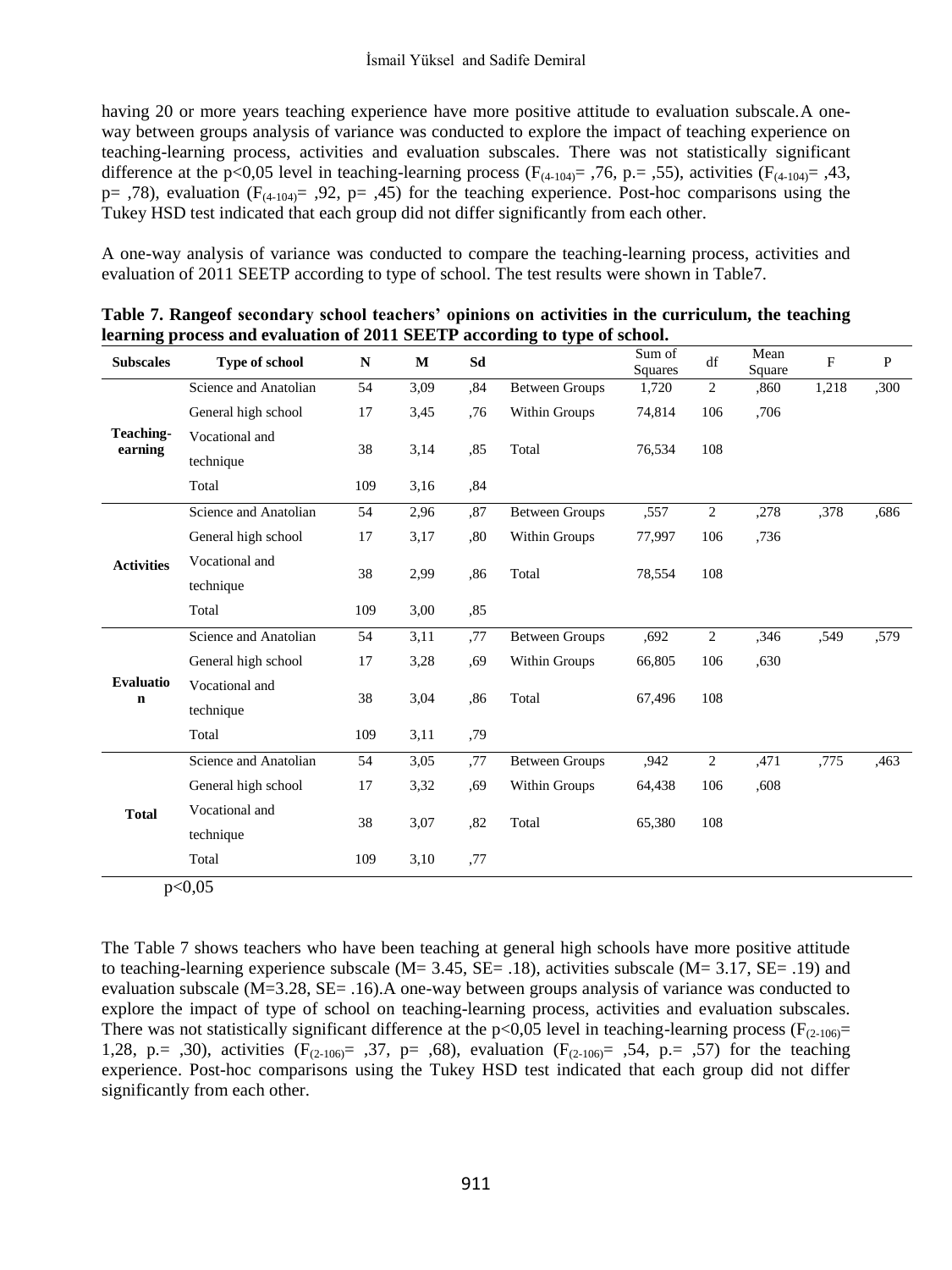A one-way analysis of variance was conducted to compare the teaching-learning process, activities and evaluation of 2011 SEETP according to level of knowledge about program. The test results were shown in Table 8.

|                                                                              |  | Table 8. Range of teachers' opinions on activities in the curriculum, the teaching learning process |  |
|------------------------------------------------------------------------------|--|-----------------------------------------------------------------------------------------------------|--|
| and evaluation of 2011 SEETP in relation to level of knowledge about program |  |                                                                                                     |  |

| Sub                  |                     |     |      |      |                       | Sum of  |     | Mean   |       |      |
|----------------------|---------------------|-----|------|------|-----------------------|---------|-----|--------|-------|------|
| scales               |                     | N   | M    | SD   |                       | Squares | df  | Square | F     | P    |
|                      | inadequate          | 3   | 2,28 | 1,20 | <b>Between Groups</b> | 3,805   | 3   | 1,268  | 1,831 | ,146 |
|                      | moderately adequate | 40  | 3,04 | ,84  | Within Groups         | 72,728  | 105 | .693   |       |      |
| Teaching-<br>earning | quite adequate      | 33  | 3,28 | ,77  | Total                 | 76,534  | 108 |        |       |      |
|                      | adequate            | 33  | 3,28 | .83  |                       |         |     |        |       |      |
|                      | Total               | 109 | 3,16 | ,84  |                       |         |     |        |       |      |
|                      | inadequate          | 3   | 2,23 | .77  | <b>Between Groups</b> | 2,002   | 3   | .667   | .915  | .436 |
|                      | moderately adequate | 40  | 2,99 | .91  | Within Groups         | 76,552  | 105 | .729   |       |      |
| <b>Activities</b>    | quite adequate      | 33  | 3,08 | ,74  | Total                 | 78,554  | 108 |        |       |      |
|                      | adequate            | 33  | 3,02 | .88  |                       |         |     |        |       |      |
|                      | Total               | 109 | 3,00 | ,85  |                       |         |     |        |       |      |
|                      | inadequate          | 3   | 2,44 | 1,22 | <b>Between Groups</b> | 1,643   | 3   | .548   | .873  | ,457 |
|                      | moderately adequate | 40  | 3,07 | .86  | Within Groups         | 65,853  | 105 | .627   |       |      |
| <b>Evaluation</b>    | quite adequate      | 33  | 3,19 | .68  | Total                 | 67,496  | 108 |        |       |      |
|                      | adequate            | 33  | 3,14 | .76  |                       |         |     |        |       |      |
|                      | Total               | 109 | 3,11 | .79  |                       |         |     |        |       |      |
|                      | inadequate          | 3   | 2,31 | 1,07 | <b>Between Groups</b> | 2,447   | 3   | .816   | 1,361 | ,259 |
| <b>Total</b>         | moderately adequate | 40  | 3,03 | ,82  | Within Groups         | 62,934  | 105 | ,599   |       |      |
|                      | quite adequate      | 33  | 3,19 | .69  | Total                 | 65,380  | 108 |        |       |      |
|                      | adequate            | 33  | 3,16 | ,75  |                       |         |     |        |       |      |
|                      | Total               | 109 | 3,10 | ,77  |                       |         |     |        |       |      |

#### $p < 0.05$

A one-way between groups analysis of variance was conducted to explore the impact of knowledge level about program on teaching-learning process, activities and evaluation subscales. There was not statistically significant difference at the p<0,05 level in teaching-learning process ( $F_{(3-105)}$ = 1,83, p.= ,14), activities ( $F_{(3-105)}$ = ,91, p= ,43), evaluation ( $F_{(3-105)}$ = ,87, p.= ,45) for the teaching experience. Post-hoc comparisons using the Turkey HSD test indicated that each group did not differ significantly from each other.

A one-way analysis of variance was conducted to compare the teaching-learning process, activities and evaluation of 2011 SEETP according to participation in seminars. The test results were shown in Table 9.

| <b>Sub</b>        |       |     |      |           |                       | Sum of         |                | Mean   |       |      |
|-------------------|-------|-----|------|-----------|-----------------------|----------------|----------------|--------|-------|------|
| scales            |       | N   | M    | <b>SD</b> |                       | <b>Squares</b> | df             | Square | F     | P    |
|                   | none  | 48  | 3,15 | .83       | <b>Between Groups</b> | 2,933          | $\overline{c}$ | 1,467  | 2,112 | ,126 |
| Teaching-         | once  | 41  | 3,03 | ,83       | Within Groups         | 73.601         | 106            | .694   |       |      |
| learning          | twice | 20  | 3,49 | .82       | Total                 | 76,534         | 108            |        |       |      |
|                   | Total | 109 | 3,16 | ,84       |                       |                |                |        |       |      |
|                   | none  | 48  | 3,06 | .83       | <b>Between Groups</b> | .966           | $\overline{2}$ | .483   | ,660  | .519 |
| <b>Activities</b> | once  | 41  | 2,88 | .88       | Within Groups         | 77,589         | 106            | .732   |       |      |
|                   | twice | 20  | 3,11 | .83       | Total                 | 78,554         | 108            |        |       |      |
|                   | Total | 109 | 3,00 | .85       |                       |                |                |        |       |      |
|                   | none  | 48  | 3,15 | , 81      | <b>Between Groups</b> | 2,421          | 2              | 1,210  | 1,971 | ,144 |
| <b>Evaluation</b> | once  | 41  | 2,94 | .81       | Within Groups         | 65,076         | 106            | .614   |       |      |
|                   | twice | 20  | 3,36 | .62       | Total                 | 67,496         | 108            |        |       |      |
|                   | Total | 109 | 3,11 | ,79       |                       |                |                |        |       |      |
| <b>Total</b>      | none  | 48  | 3,12 | .78       | <b>Between Groups</b> | 1,913          | $\overline{2}$ | .957   | 1,598 | ,207 |
|                   | once  | 41  | 2,96 | .78       | Within Groups         | 63,467         | 106            | .599   |       |      |
|                   | twice | 20  | 3,33 | .71       | Total                 | 65,380         | 108            |        |       |      |
|                   | Total | 109 | 3,10 | .77       |                       |                |                |        |       |      |

**Table 9.Range of secondary school teachers' opinions on activities in the curriculum, the teaching learning process and evaluation of 2011 SEETP in relation to participation in seminars.**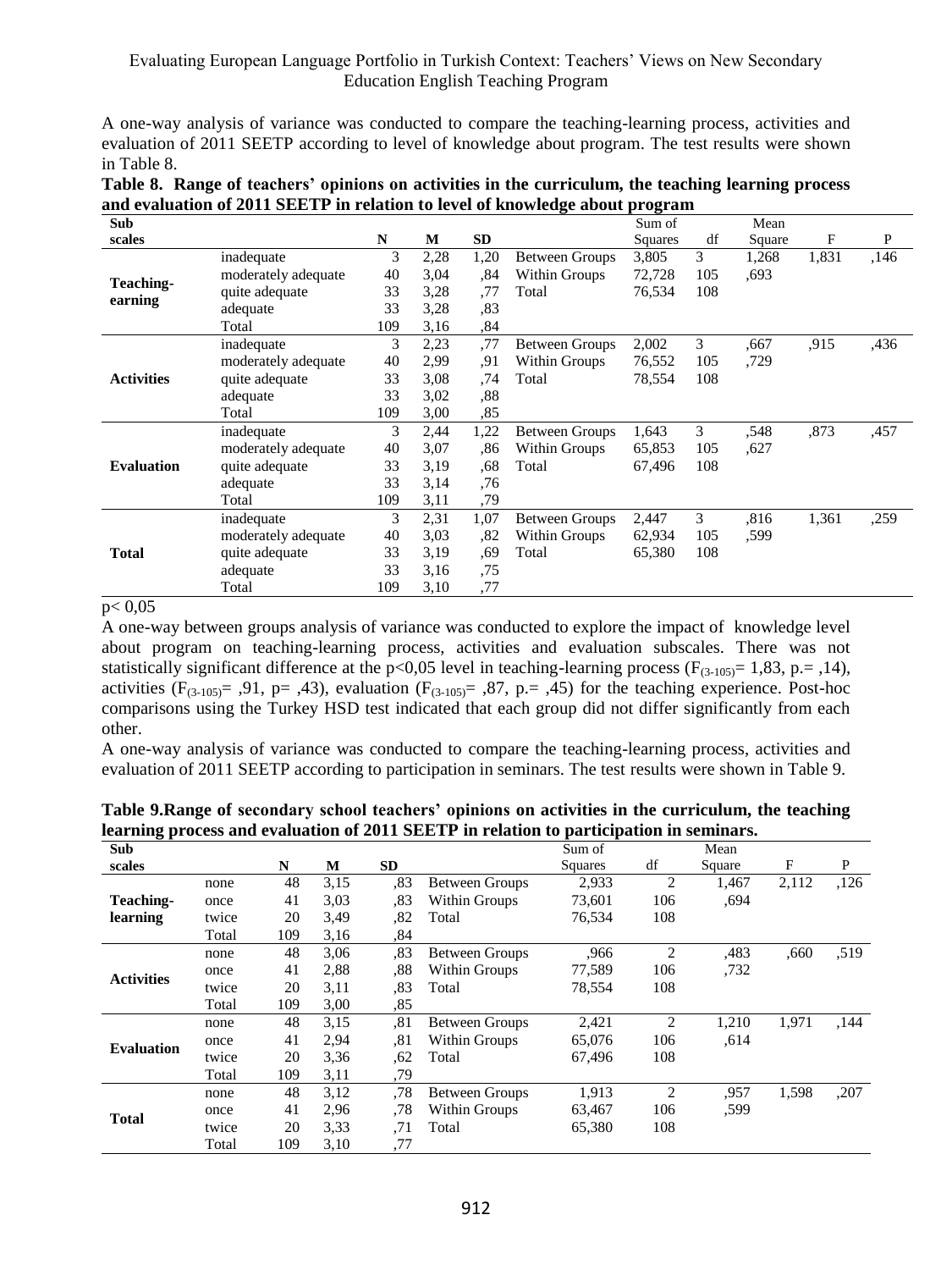A one-way between groups analysis of variance was conducted to explore the impact of knowledge level about program on teaching-learning process, activities and evaluation subscales. There was not statistically significant difference at the p<0,05 level in teaching-learning process ( $F_{(2-106)} = 2,11$ , p.= ,12), activities ( $F_{(2-106)} = 0.66$ , p= 0.51), evaluation ( $F_{(2-106)} = 1.97$ , p. = 0.14) for the teaching experience. Post-hoc comparisons using the Tukey HSD test indicated that each group did not differ significantly from each other.

### *The opinions of the teachers related to 2011 SEETP*

The participant teachers were asked to express their opinions about the new Secondary School English Teaching Program after responding the questionnaires. 35 out of 109 participants stated extra opinions on the 2011 SEETP. The Table 10 presents the findings;

| Table 10. Extra opinions of the teachers related to the new 2011 SEETP $(N=35)$ |  |  |  |  |  |  |  |  |  |  |
|---------------------------------------------------------------------------------|--|--|--|--|--|--|--|--|--|--|
|---------------------------------------------------------------------------------|--|--|--|--|--|--|--|--|--|--|

| <b>Reported statements</b> |      |
|----------------------------|------|
| <b>Books</b>               | 48%  |
| Program in general         | 2,5% |
| Course time                | 2.2% |
| Materials                  | 2%   |

As seen on Table 14,19 of the teachers think that course books and workbooks are prepared perfunctory. Also, they state that course books and workbooks are not colourful enough, especially printing is poor, and the pages separate and get lost. For instance, one of the teachers states that "…..*The books are so inadequate. Books are not at the level of the students and they do not appeal to them…. (T32)*". Another one expresses that*"….visual elements of the books are incomprehensible. Therefore, most of the activities are not possible to be performed….. (T12)*". Also, another one says that*"….structures in the books are not integrated. ….reading texts in the books are not enough….some vocabularies are not suitable for their levels…. (T9)*" and one of the teachers states that*"… the books are classified as A1.1 and A1.2 unnecessarily and almost there is no difference between the levels of these classifications….. (T32)"* Also, general statements about the new program areadverted by the teachers. Nine teachers find the new program very useful than the previous program, but they state that it was not well enough to change the students' negative approaches towards English. For example, one of teachers states that*"…the new program is well, but it is not well enough to change the students' negative approaches towards English…. (T15)*". Another one expresses that *"…the new program is based on communicative approach, but it is put into practice without being well prepared… (T6)*". Also, another one says that*"…although the new program contains many innovations and developments…. (T18)*" and one of the teachers states that*"…the program theoretically is positive, but the applicability and practicality of the program is low… (T32)*". Besides, eight of the teachers complain about the limitation of the course time. They state that in order to apply the new program effectively, enough time is needed and three/two lesson hours of English is not enough.

They also report that the new program is lack of materials; more audio visual materials should be included. They express that smart boards are available at schools, but there aren't any suitable e-books which can be used.

Finally, the teachers complain on not being informed enough about new program and they add that introduction seminars on the new program are not enough. The teachers have not been informed about the program's philosophy, objectives, content, teaching-learning situations and evaluation process. Therefore, major problems are experienced in implementing the program.According to data collected by survey, almost half of the teachers (48) reported that they have not attended to any seminar about new English program, the other half have either attended once or twice to such seminars.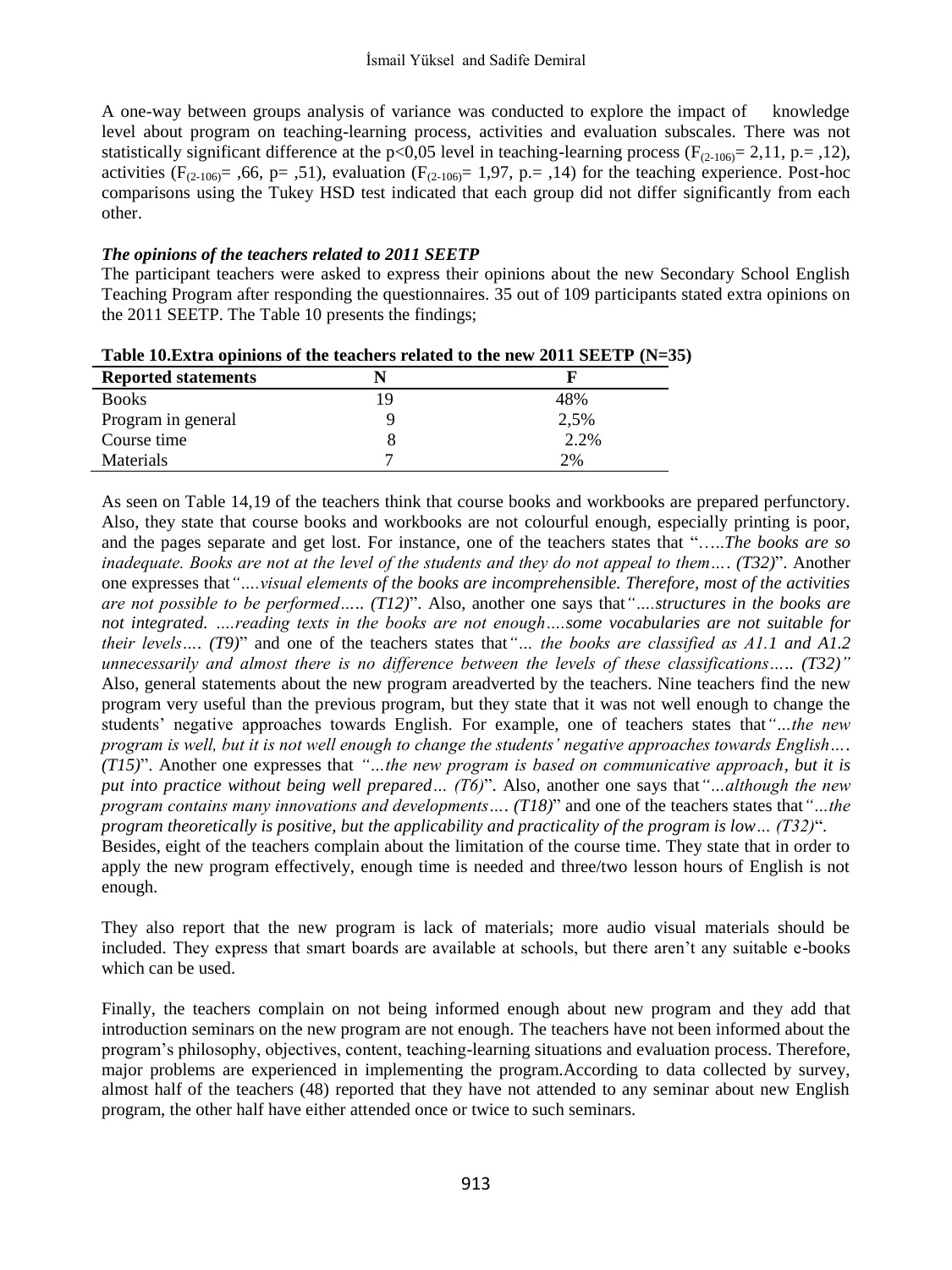### **4. Discussion and Conclusions**

This study aims at finding out the views of teachers on new Secondary School English Teaching Program, which was adapted in the line with the CEFR. This work has revealed that teachers' views on the new English Program are moderately positive. According to the result of "Secondary School Teachers' Views on New SEETP Scale" of this research study six conclusions can be drawn.

The study indicates that although teachers are moderately positive on teaching-learning process subscale of the new SEETP, they think some parts are insufficient. Teachers believe that teaching of grammar is not the primary aim and the active use of speaking skills is aimed at new SEETP. As proposed by İşisağ and Demirel (2010), the experimental group which took a new speaking skills program based on CEFR was more successful than the control group which took traditional speaking program. Also, the active use of listening, reading andwriting skills are aimed at new SEETP. This in good agreement with the study of Shaarawy and Lotfy (2012) indicating that the group thought the new CEFR course had a significant development in writing proficiency level. On the other hand, they think that it has not increased the students' interests in the English course, it has not been prepared by taking account the topics appealing to students' interest and the learning styles of the students do not have the priority.

It is manifested that teachers are moderately positive activities subscale of the new SEETP; however they think some parts of the SEETP are insufficient. They believe that the activities in the new program promote the active participation of students, encouraging students to speak English and improving students' autonomy, but they are not enough. Faez and et al. (2011) also expressed in their study that teachers teaching French as a second language CEFR-informed instruction increased student motivation, built self-confidence in their learners, promoted authentic language use in the classroom and encouraged learner autonomy. On the contrary, the teachers also stated some negative opinions on the activities of the new program. They believe that the activities have not been developed to improve students' problem solving skills and provide using critical thinking skills showing that they find the activities as not enough to develop students' critical thinking.

It is revealed in the study that although teachers have moderately positive opinions on the evaluation subscale of the new SEETP, they think some parts of the content are lacking. They believe that the program includes performance task and project showing that they find performance task and project in the program sufficient. Also, they think that it does not take tame to use measurement and evaluation techniques, methods and measurement tools. Besides, the teachers believe that the new program has been based on the evaluation of the students' learning. However, the teachers stated some negative opinions on evaluation process of the new program. They do not believe that students can make decisions on their studies and development, make decisions on their peers' studies and development and can make decisions not only themselves but also on their peers' studies and development especially in group activities.

The study findings show that contrary to expectations both male and female teachers have approximately the same opinions on the new SEETP. This shows that their genders do not affect their views on SEETP. Additionally, also there was not statistically significant difference at the p<0,05 level in teaching-learning process , activities in the program and evaluation for the teaching experience, type of school, level of knowledge about program and participation in seminars. All the teachers share the same opinions. This shows that their teaching experience, type of school, level of knowledge about program and participation in seminars do not affect their views on SEETP.

The study indicates that the teachers think that course books and workbooks are prepared perfunctory, the course time is not enough, the new program is lack of materials; more audio visual materials should be included. Also, they express that smart boards are available at schools, but there aren't any suitable ebooks which can be used. Further, the teachers complain on not being informed enough about new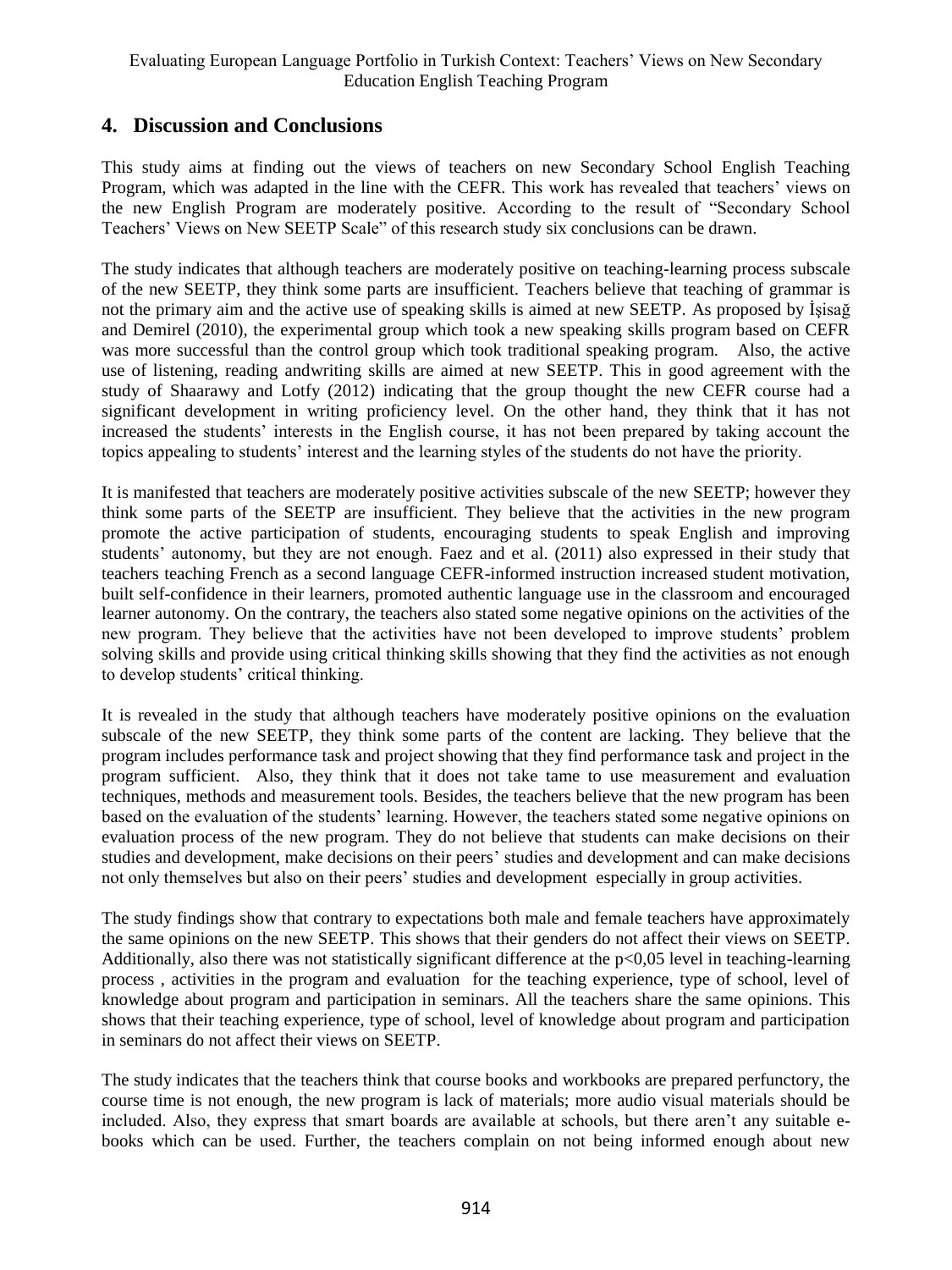program and they add that introduction seminars on the new program are not enough. This confirms previous findings in Şahinkarakaş et al (2009) study. They have stated that although the teachers were resistant to the new English Program, they developed positive attitude towards the program after involving in a program where teachers internalized newly introduced concept and practices in the CEFR. For program amendments to be implemented successfully by the teachers, it is a must to have in-service education program. Also, the content of the new program must be supplemented by extra materials especially technological devices. Further studies, which take students' view into account will need to be undertaken.

### **References**

- Clouet, R. (2010). TheApproach of theCommonEuropean Framework of Reference forLanguages: SomeConsiderationsConcerningItsPuttingintoPractice in Translation and InterpretingFaculties in Spain. *Rla-Revista De LinguisticaTeorica Y Aplicada, 48*(2), 71-92.
- CMEC. (2010). Working with Common European Framework of Reference for Languages in the Canadian Context: Guide for policy-makers and curriculum designers. Available at http://www.cmec.ca/docs/assessment/CEFR-canadian-context.pdf. Accessed in 25 December 2012
- Council of Europe. (2001). *Common European Framework of Reference for Languages: Learning, Teaching, Assessment.* Cambridge: Cambridge University Press.
- Council of Ministers of Education ( 2010). *Working with the Common European Framework of Reference for Languages. CEFR in the Canadian Context.* (http://www.cmec.ca/docs/assessment/CEFRcanadian-context.pdf)
- Demirlier, H. (2010). *Students' and Teachers' Attitudes Towards the Newly Developed Curriculum of Primary Schools.* Master Thesis at Muğla University, Muğla.
- Faez, F., Majhanovich, S., Taylor, S., Smith, M., & Crowley, K. (2011). The Power of "Can Do" statements: Teachers' Perceptions of CEFR-informed Instruction in French as a Second Language Classrooms in Ontario. *The Canadian Journal of Applied Linguistics*, s. 1-19.
- Fraenkel, J., Wallen, N., & Hyun, H. (2012). *How to design and evaluate research in education.* New York: McGraw-Hill.
- Gonzalez, J. A. (2009). Promoting student autonomy through the use of the European Language Portfolio. *Elt Journal, 63*(4), 373-382.
- İşisağ, K., & Demirel, Ö. (2010). Diller İçin Avrupa Ortak Başvuru Metni'nin Konuşma Becerisinin Gelişiminde Kullanılması. *Eğitim ve Bilim*, s. 190-204.
- Jones, N.,&Saville, N. (2009). European Language Policy: Assessment, Learning, and theCefr. *AnnualReview of AppliedLinguistics, 29*, 51-63.
- Karababa, C., & Saraç, S. (2010). Practitioners' Evaluation On the Procedural Aspects of an English Language Portfolio. *Journal of College Teaching & Learning*, s. 13-18.
- Little, D. (2006). The Common European Framework of Reference forLanguages: Content, purpose, origin, reception and impact. *Language Teaching*, s. 167-190.
- Little, D. (2011). The Common European Framework of Reference for Languages: A research agenda. *language teaching*, 44, 381-393.
- Majhanovich, S., Taylor, S., Smith, M., &Crowley, K. (2011). ThePower of "Can Do" statements: Teachers' Perceptions of CEFR-informedInstruction in French as a Second Language Classrooms in Ontario. *CanadianJournal of AppliedLinguistics, 14*(2), 19p.
- MNE. (2011). *English Language Curriculum for Secondary Education.* Ankara: NEM.